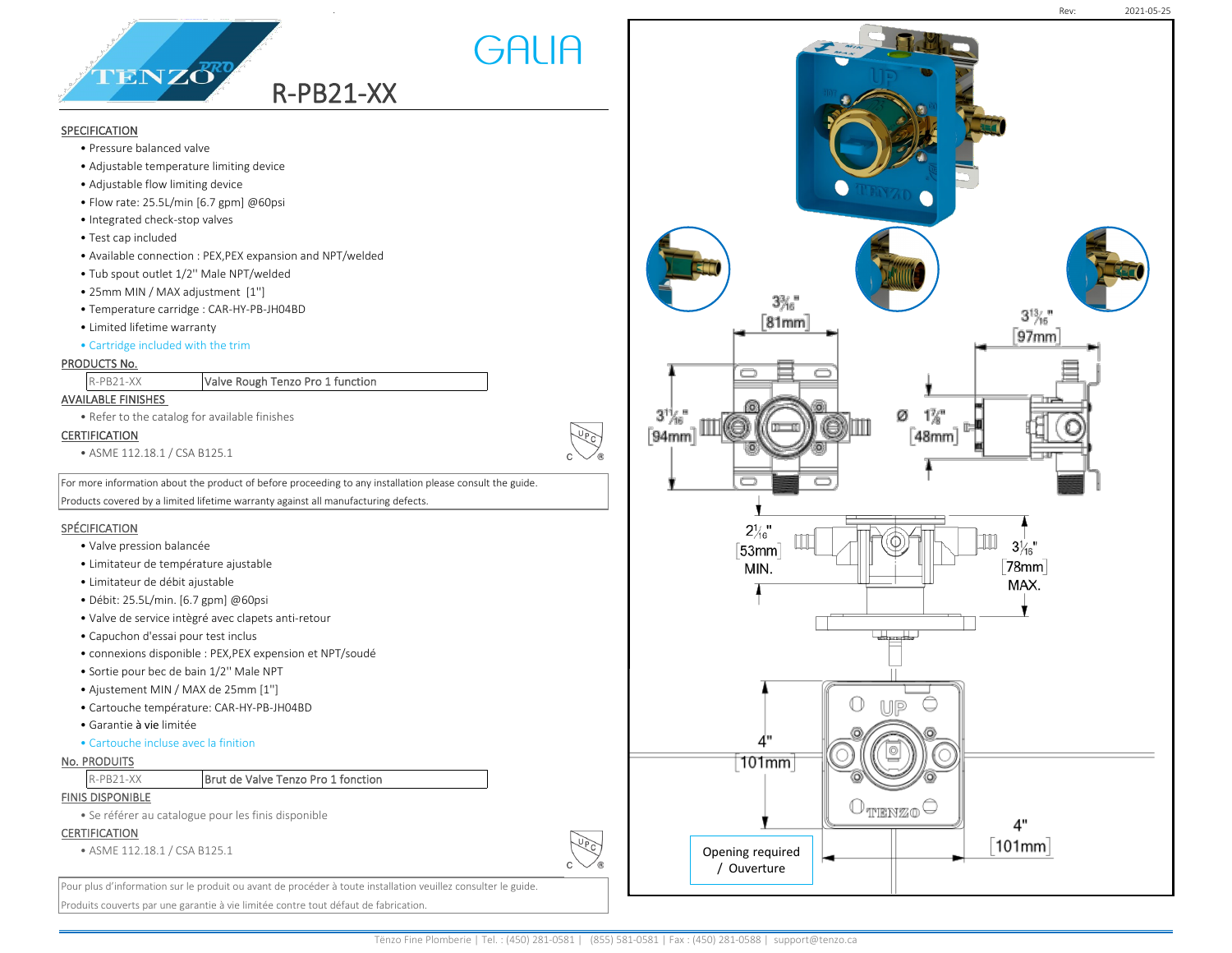

## SPECIFICATION

- Single function pressure balanced valve
- SMART-TRIM™ easy installation
- Compatible with R-PB21-XX rough-in
- Limited lifetime warranty
- Cartridge included with the trims

# $\lambda = \lambda - \frac{1}{2}$  $7\frac{7}{8}$ " [200mm] C  $4\frac{1}{2}$ "  $\lceil 114 \text{mm} \rceil$  $5\frac{1}{8}$ " 130mm  $2\frac{1}{16}$ "  $3\frac{1}{46}$ "  $[53mm]$  $\lceil 78$ mm $\rceil$ MIN. MAX. ماتلوهم ماتاه

# PRODUCTS No.

F-GAPB21-XX Trim for SMART-TRIM valve press. Bal. 1 function

## AVAILABLE FINISHES

• Refer to the catalog for available finishes

**CERTIFICATION** 

• ASME 112.18.1 / CSA B125.1

For more information about the product of before proceeding to any installation please consult the guide. Products covered by a limited lifetime warranty against all manufacturing defects.

# **SPÉCIFICATION**

- Finition de valve pression balancée 1 fonction
- Système facile d'installation SMART-TRIM™
- Compatible avec brut R-PB21-XX
- Garantie à vie limitée
- Cartouche incluse avec la finition

## No. PRODUITS

| F-GAPB21-XX |  |  | Finition de valve pres. Bal. SMART-TRIM 1 fonction |  |
|-------------|--|--|----------------------------------------------------|--|
|             |  |  |                                                    |  |

## FINIS DISPONIBLE

• Se référer au catalogue pour les finis disponible

### **CERTIFICATION**

• ASME 112.18.1 / CSA B125.1

Pour plus d'information sur le produit ou avant de procéder à toute installation veuillez consulter le guide. Produits couverts par une garantie à vie limitée contre tout défaut de fabrication.

 $\sqrt{\frac{49}{2}}$ 

**LUPCY** 

GALIA

The product may vary slightly from its dimension and appearance.

Les dimensions et l'aspect du produit peuvent varier légèrement de l'illustration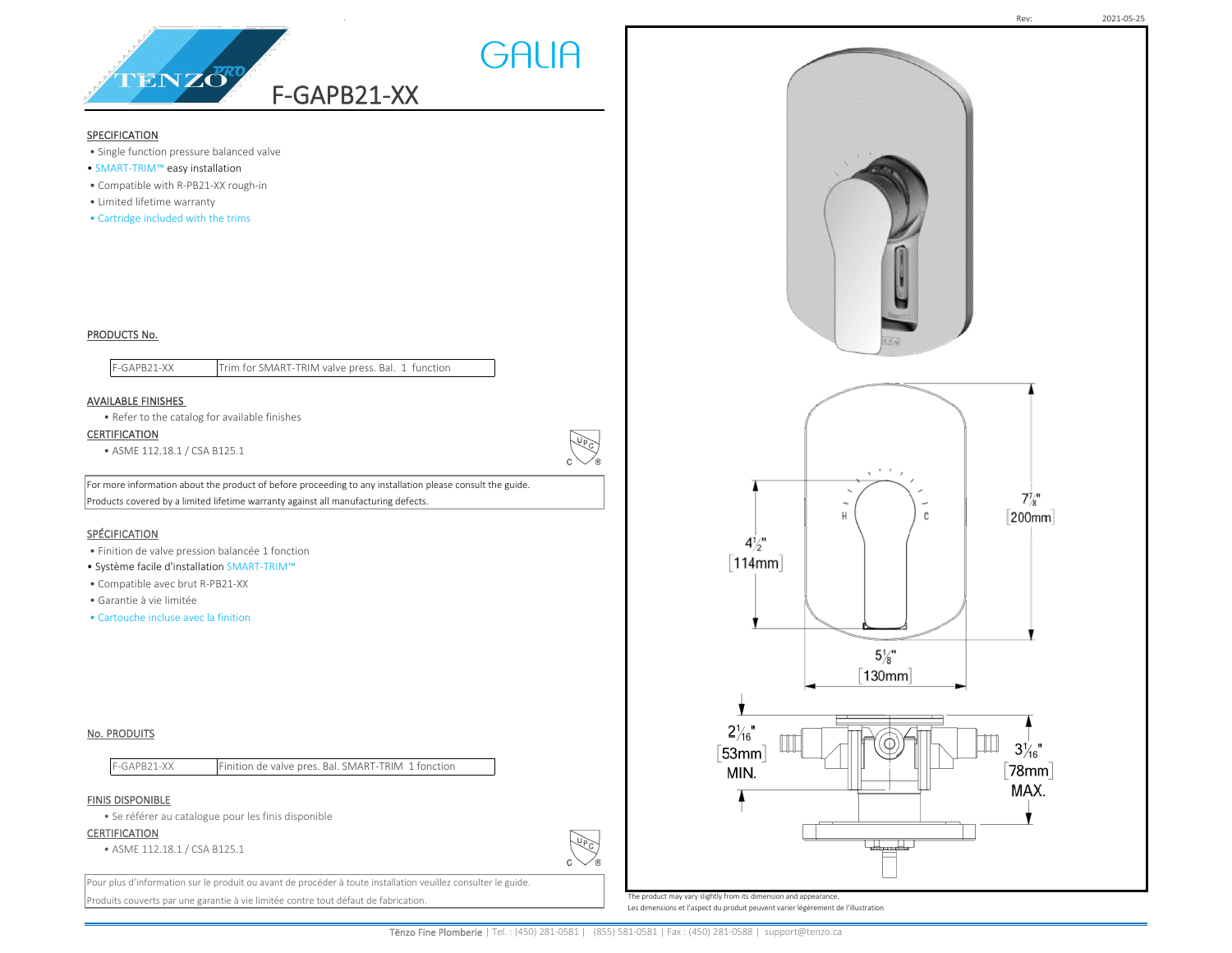